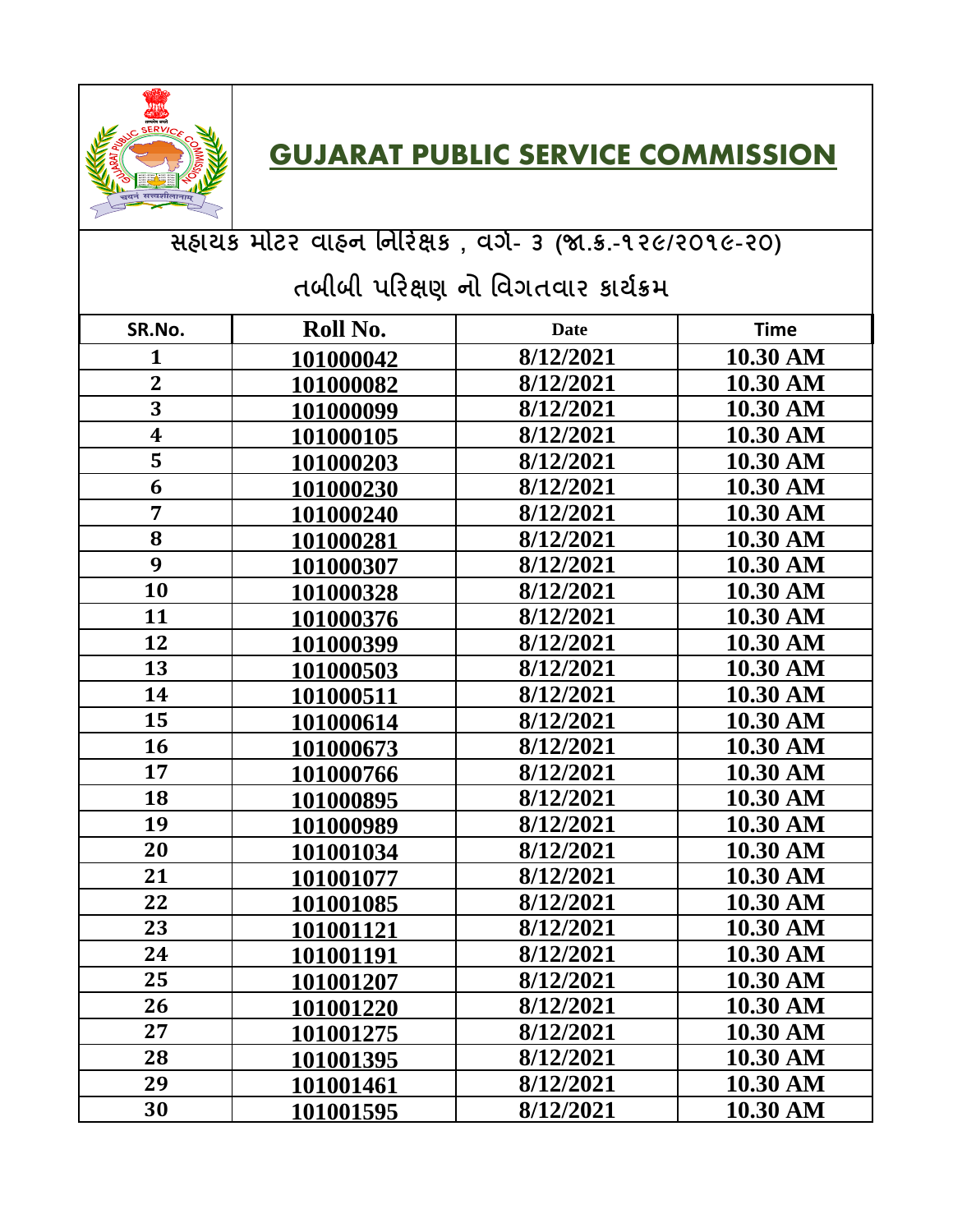| 31 | 101001626 | 8/12/2021 | 10.30 AM |
|----|-----------|-----------|----------|
| 32 | 101001646 | 8/12/2021 | 10.30 AM |
| 33 | 101001706 | 8/12/2021 | 10.30 AM |
| 34 | 101001781 | 8/12/2021 | 10.30 AM |
| 35 | 101001808 | 8/12/2021 | 10.30 AM |
| 36 | 101001863 | 8/12/2021 | 10.30 AM |
| 37 | 101001948 | 8/12/2021 | 10.30 AM |
| 38 | 101002127 | 8/12/2021 | 10.30 AM |
| 39 | 101002134 | 8/12/2021 | 10.30 AM |
| 40 | 101002145 | 8/12/2021 | 10.30 AM |
| 41 | 101002307 | 8/12/2021 | 10.30 AM |
| 42 | 101002474 | 8/12/2021 | 10.30 AM |
| 43 | 101002521 | 8/12/2021 | 10.30 AM |
| 44 | 101002569 | 8/12/2021 | 10.30 AM |
| 45 | 101002611 | 8/12/2021 | 10.30 AM |
| 46 | 101002649 | 8/12/2021 | 10.30 AM |
| 47 | 101002675 | 8/12/2021 | 10.30 AM |
| 48 | 101002679 | 8/12/2021 | 10.30 AM |
| 49 | 101002701 | 8/12/2021 | 10.30 AM |
| 50 | 101002708 | 8/12/2021 | 10.30 AM |
| 51 | 101002763 | 8/12/2021 | 10.30 AM |
| 52 | 101002771 | 8/12/2021 | 10.30 AM |
| 53 | 101002802 | 8/12/2021 | 10.30 AM |
| 54 | 101002824 | 8/12/2021 | 10.30 AM |
| 55 | 101002844 | 8/12/2021 | 10.30 AM |
| 56 | 101002863 | 8/12/2021 | 10.30 AM |
| 57 | 101002915 | 8/12/2021 | 10.30 AM |
| 58 | 101002958 | 8/12/2021 | 10.30 AM |
| 59 | 101002976 | 8/12/2021 | 10.30 AM |
| 60 | 101002994 | 8/12/2021 | 10.30 AM |
| 61 | 101003003 | 8/12/2021 | 10.30 AM |
| 62 | 101003092 | 8/12/2021 | 10.30 AM |
| 63 | 101003130 | 8/12/2021 | 10.30 AM |
| 64 | 101003146 | 8/12/2021 | 10.30 AM |
| 65 | 101003226 | 8/12/2021 | 10.30 AM |
| 66 | 101003249 | 8/12/2021 | 10.30 AM |
| 67 | 101003314 | 8/12/2021 | 10.30 AM |
| 68 | 101003358 | 8/12/2021 | 10.30 AM |
| 69 | 101003377 | 8/12/2021 | 10.30 AM |
| 70 | 101003424 | 8/12/2021 | 10.30 AM |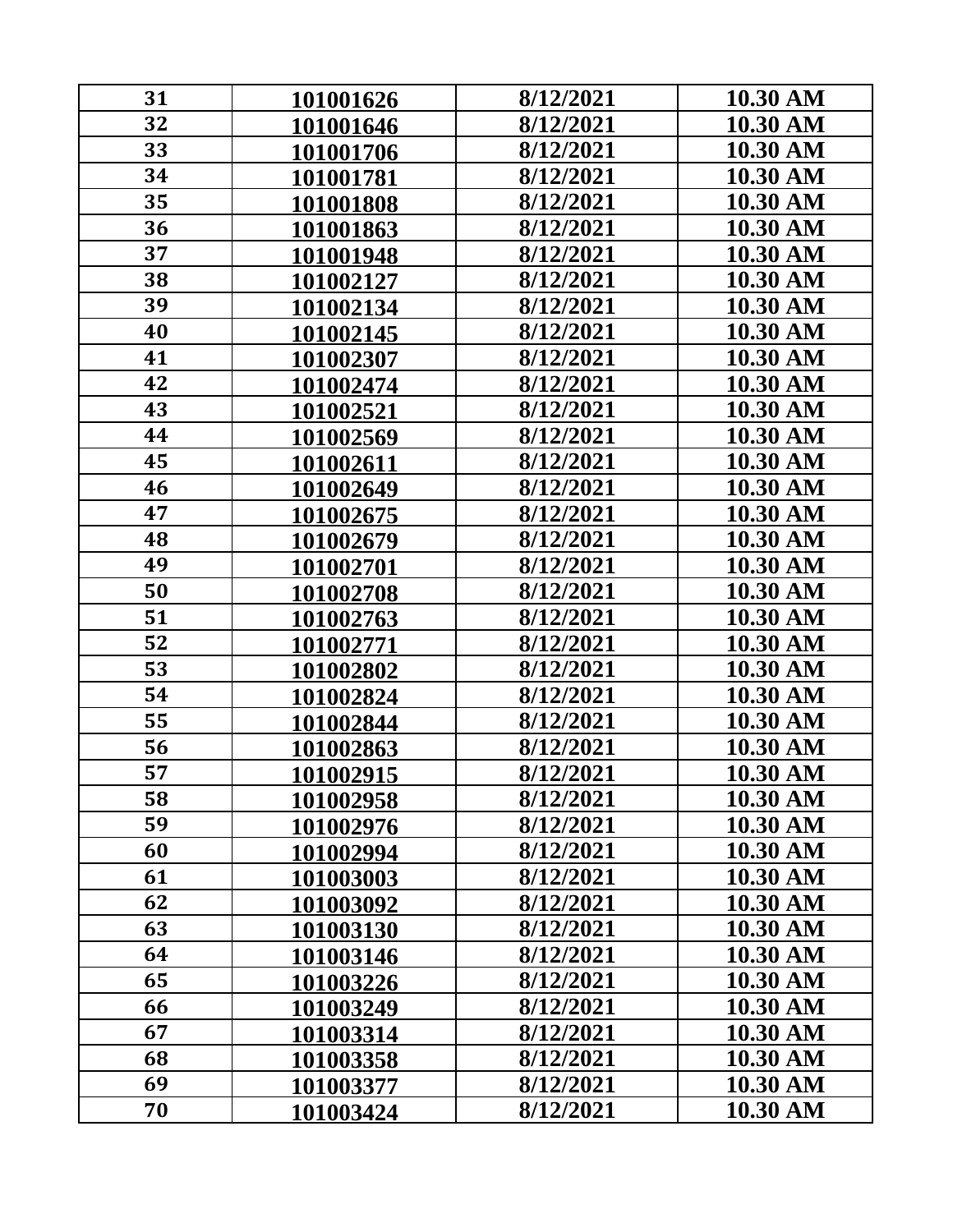| 71  | 101003514 | 8/12/2021 | 10.30 AM |
|-----|-----------|-----------|----------|
| 72  | 101003558 | 8/12/2021 | 10.30 AM |
| 73  | 101003602 | 8/12/2021 | 10.30 AM |
| 74  | 101003652 | 8/12/2021 | 10.30 AM |
| 75  | 101003763 | 8/12/2021 | 10.30 AM |
| 76  | 101003785 | 8/12/2021 | 10.30 AM |
| 77  | 101003792 | 8/12/2021 | 10.30 AM |
| 78  | 101003795 | 8/12/2021 | 10.30 AM |
| 79  | 101003842 | 8/12/2021 | 10.30 AM |
| 80  | 101003981 | 8/12/2021 | 10.30 AM |
| 81  | 101004031 | 8/12/2021 | 10.30 AM |
| 82  | 101004072 | 8/12/2021 | 10.30 AM |
| 83  | 101004099 | 8/12/2021 | 10.30 AM |
| 84  | 101004114 | 8/12/2021 | 10.30 AM |
| 85  | 101004169 | 8/12/2021 | 10.30 AM |
| 86  | 101004427 | 8/12/2021 | 10.30 AM |
| 87  | 101004460 | 8/12/2021 | 10.30 AM |
| 88  | 101004641 | 8/12/2021 | 10.30 AM |
| 89  | 101004715 | 8/12/2021 | 10.30 AM |
| 90  | 101004726 | 8/12/2021 | 10.30 AM |
| 91  | 101004785 | 8/12/2021 | 10.30 AM |
| 92  | 101004797 | 8/12/2021 | 10.30 AM |
| 93  | 101004829 | 8/12/2021 | 10.30 AM |
| 94  | 101004846 | 8/12/2021 | 10.30 AM |
| 95  | 101004865 | 8/12/2021 | 10.30 AM |
| 96  | 101004901 | 8/12/2021 | 10.30 AM |
| 97  | 101004914 | 8/12/2021 | 10.30 AM |
| 98  | 101004969 | 8/12/2021 | 10.30 AM |
| 99  | 101005040 | 8/12/2021 | 10.30 AM |
| 100 | 101005137 | 8/12/2021 | 10.30 AM |
| 101 | 101005155 | 9/12/2021 | 10.30 AM |
| 102 | 101005183 | 9/12/2021 | 10.30 AM |
| 103 | 101005238 | 9/12/2021 | 10.30 AM |
| 104 | 101005259 | 9/12/2021 | 10.30 AM |
| 105 | 101005294 | 9/12/2021 | 10.30 AM |
| 106 | 101005387 | 9/12/2021 | 10.30 AM |
| 107 | 101005422 | 9/12/2021 | 10.30 AM |
| 108 | 101005458 | 9/12/2021 | 10.30 AM |
| 109 | 101005460 | 9/12/2021 | 10.30 AM |
| 110 | 101005498 | 9/12/2021 | 10.30 AM |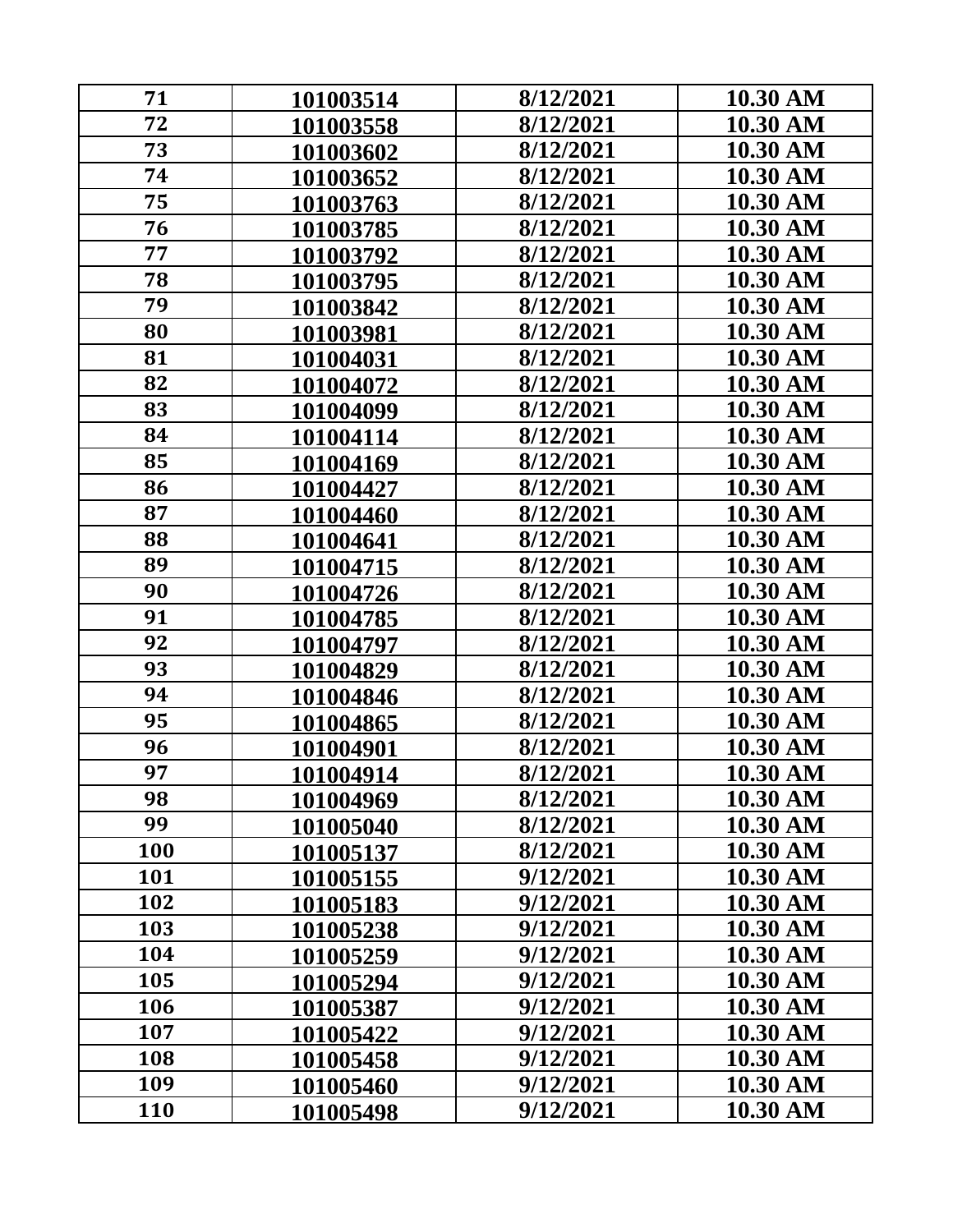| 111 | 101005500 | 9/12/2021 | 10.30 AM |
|-----|-----------|-----------|----------|
| 112 | 101005514 | 9/12/2021 | 10.30 AM |
| 113 | 101005639 | 9/12/2021 | 10.30 AM |
| 114 | 101005822 | 9/12/2021 | 10.30 AM |
| 115 | 101005823 | 9/12/2021 | 10.30 AM |
| 116 | 101005836 | 9/12/2021 | 10.30 AM |
| 117 | 101006020 | 9/12/2021 | 10.30 AM |
| 118 | 101006031 | 9/12/2021 | 10.30 AM |
| 119 | 101006130 | 9/12/2021 | 10.30 AM |
| 120 | 101006161 | 9/12/2021 | 10.30 AM |
| 121 | 101006167 | 9/12/2021 | 10.30 AM |
| 122 | 101006252 | 9/12/2021 | 10.30 AM |
| 123 | 101006281 | 9/12/2021 | 10.30 AM |
| 124 | 101006299 | 9/12/2021 | 10.30 AM |
| 125 | 101006368 | 9/12/2021 | 10.30 AM |
| 126 | 101006424 | 9/12/2021 | 10.30 AM |
| 127 | 101006474 | 9/12/2021 | 10.30 AM |
| 128 | 101006562 | 9/12/2021 | 10.30 AM |
| 129 | 101006604 | 9/12/2021 | 10.30 AM |
| 130 | 101006745 | 9/12/2021 | 10.30 AM |
| 131 | 101006834 | 9/12/2021 | 10.30 AM |
| 132 | 101006976 | 9/12/2021 | 10.30 AM |
| 133 | 101007007 | 9/12/2021 | 10.30 AM |
| 134 | 101007041 | 9/12/2021 | 10.30 AM |
| 135 | 101007044 | 9/12/2021 | 10.30 AM |
| 136 | 101007076 | 9/12/2021 | 10.30 AM |
| 137 | 101007093 | 9/12/2021 | 10.30 AM |
| 138 | 101007105 | 9/12/2021 | 10.30 AM |
| 139 | 101007148 | 9/12/2021 | 10.30 AM |
| 140 | 101007166 | 9/12/2021 | 10.30 AM |
| 141 | 101007180 | 9/12/2021 | 10.30 AM |
| 142 | 101007242 | 9/12/2021 | 10.30 AM |
| 143 | 101007315 | 9/12/2021 | 10.30 AM |
| 144 | 101007358 | 9/12/2021 | 10.30 AM |
| 145 | 101007364 | 9/12/2021 | 10.30 AM |
| 146 | 101007385 | 9/12/2021 | 10.30 AM |
| 147 | 101007428 | 9/12/2021 | 10.30 AM |
| 148 | 101007604 | 9/12/2021 | 10.30 AM |
| 149 | 101007616 | 9/12/2021 | 10.30 AM |
| 150 | 101007667 | 9/12/2021 | 10.30 AM |
|     |           |           |          |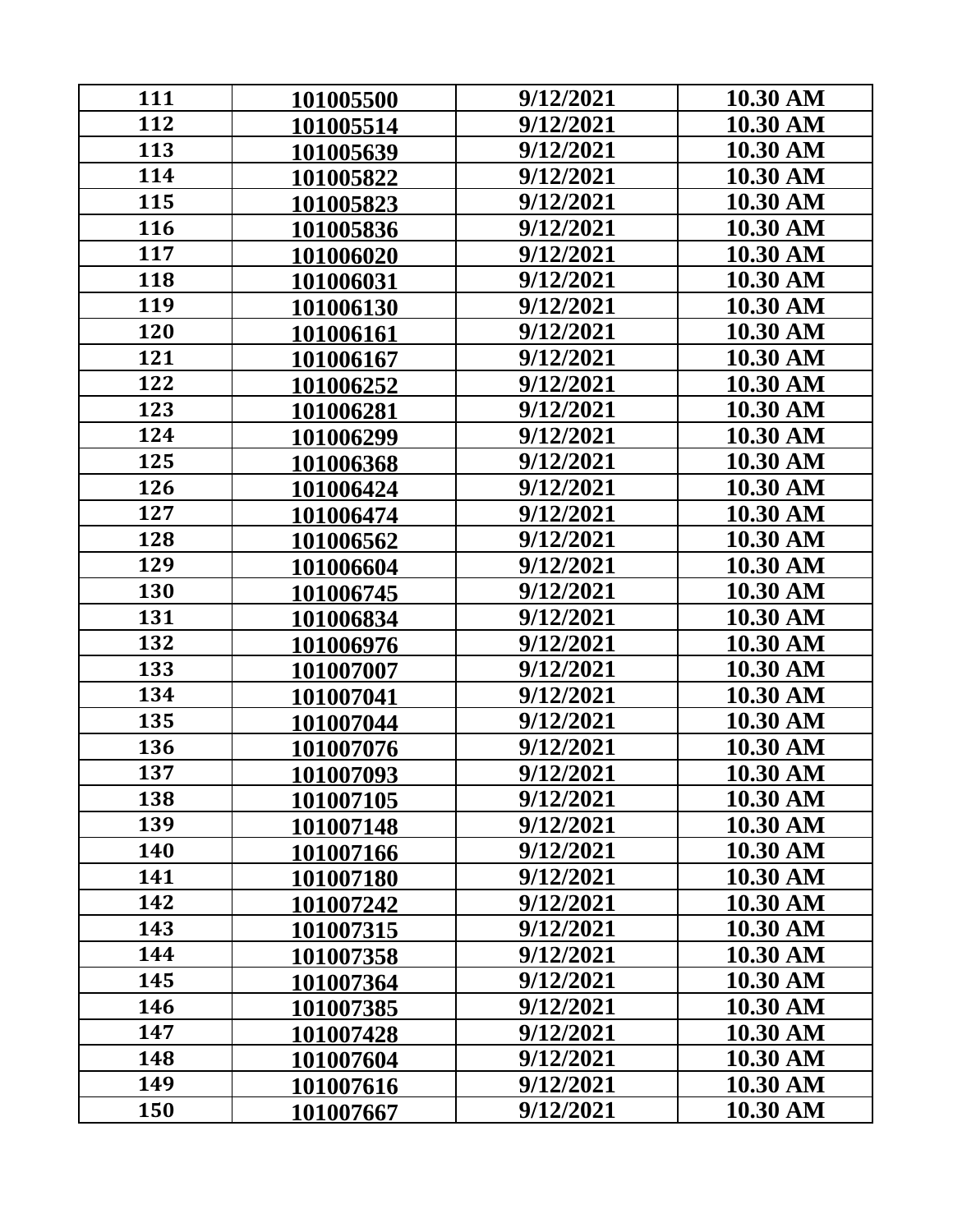| 151 | 101007788 | 9/12/2021 | 10.30 AM |
|-----|-----------|-----------|----------|
| 152 | 101007827 | 9/12/2021 | 10.30 AM |
| 153 | 101007833 | 9/12/2021 | 10.30 AM |
| 154 | 101007858 | 9/12/2021 | 10.30 AM |
| 155 | 101007862 | 9/12/2021 | 10.30 AM |
| 156 | 101007940 | 9/12/2021 | 10.30 AM |
| 157 | 101007961 | 9/12/2021 | 10.30 AM |
| 158 | 101007989 | 9/12/2021 | 10.30 AM |
| 159 | 101008049 | 9/12/2021 | 10.30 AM |
| 160 | 101008076 | 9/12/2021 | 10.30 AM |
| 161 | 101008094 | 9/12/2021 | 10.30 AM |
| 162 | 101008164 | 9/12/2021 | 10.30 AM |
| 163 | 101008187 | 9/12/2021 | 10.30 AM |
| 164 | 101008251 | 9/12/2021 | 10.30 AM |
| 165 | 101008350 | 9/12/2021 | 10.30 AM |
| 166 | 101008417 | 9/12/2021 | 10.30 AM |
| 167 | 101008502 | 9/12/2021 | 10.30 AM |
| 168 | 101008531 | 9/12/2021 | 10.30 AM |
| 169 | 101008548 | 9/12/2021 | 10.30 AM |
| 170 | 101008552 | 9/12/2021 | 10.30 AM |
| 171 | 101008560 | 9/12/2021 | 10.30 AM |
| 172 | 101008622 | 9/12/2021 | 10.30 AM |
| 173 | 101008626 | 9/12/2021 | 10.30 AM |
| 174 | 101008637 | 9/12/2021 | 10.30 AM |
| 175 | 101008652 | 9/12/2021 | 10.30 AM |
| 176 | 101008918 | 9/12/2021 | 10.30 AM |
| 177 | 101008923 | 9/12/2021 | 10.30 AM |
| 178 | 101008949 | 9/12/2021 | 10.30 AM |
| 179 | 101008951 | 9/12/2021 | 10.30 AM |
| 180 | 101008953 | 9/12/2021 | 10.30 AM |
| 181 | 101009011 | 9/12/2021 | 10.30 AM |
| 182 | 101009014 | 9/12/2021 | 10.30 AM |
| 183 | 101009016 | 9/12/2021 | 10.30 AM |
| 184 | 101009055 | 9/12/2021 | 10.30 AM |
| 185 | 101009058 | 9/12/2021 | 10.30 AM |
| 186 | 101009067 | 9/12/2021 | 10.30 AM |
| 187 | 101009123 | 9/12/2021 | 10.30 AM |
| 188 | 101009155 | 9/12/2021 | 10.30 AM |
| 189 | 101009261 | 9/12/2021 | 10.30 AM |
| 190 | 101009283 | 9/12/2021 | 10.30 AM |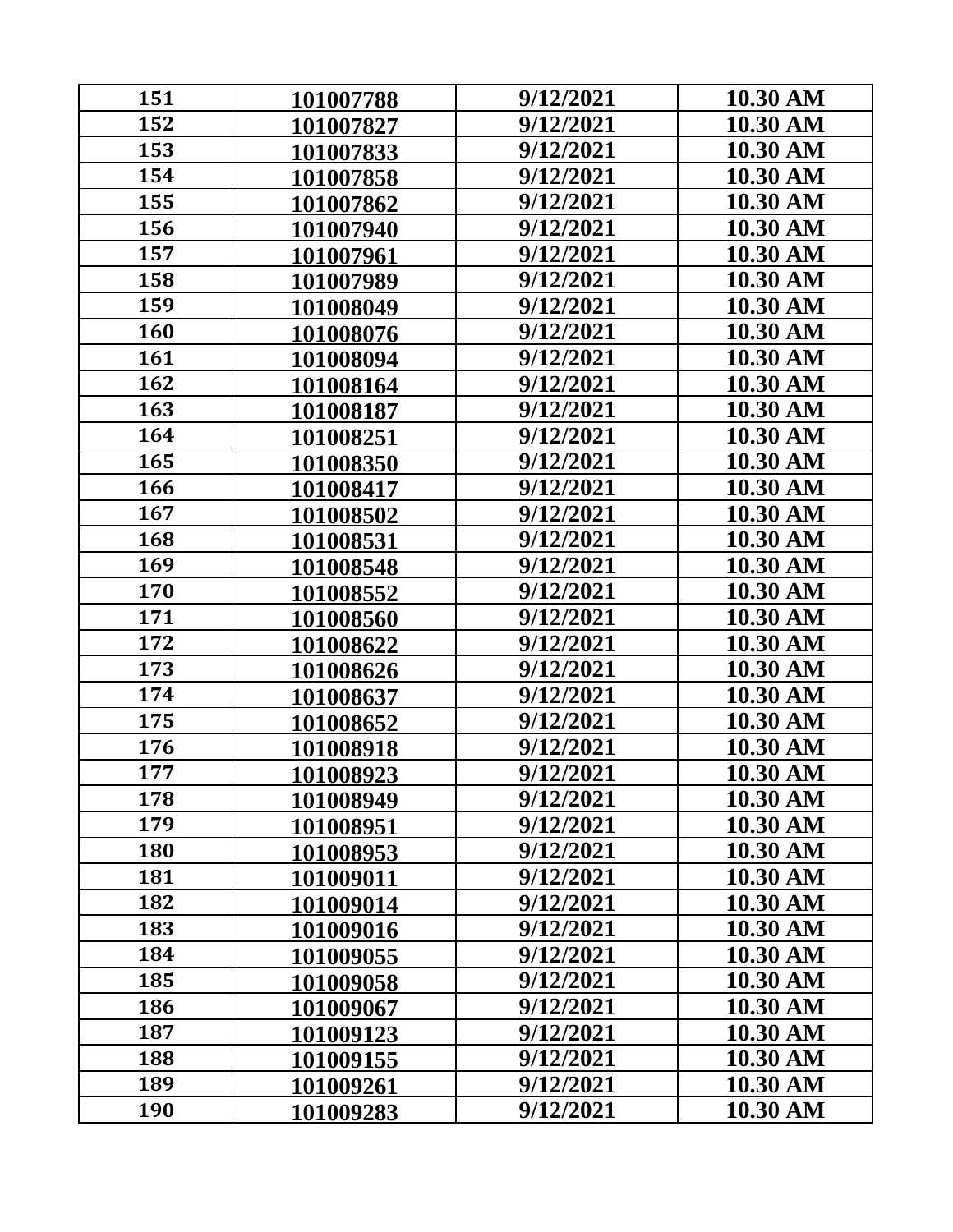| 191 | 101009313 | 9/12/2021  | 10.30 AM |
|-----|-----------|------------|----------|
| 192 | 101009371 | 9/12/2021  | 10.30 AM |
| 193 | 101009397 | 9/12/2021  | 10.30 AM |
| 194 | 101009410 | 9/12/2021  | 10.30 AM |
| 195 | 101009446 | 9/12/2021  | 10.30 AM |
| 196 | 101009599 | 9/12/2021  | 10.30 AM |
| 197 | 101009635 | 9/12/2021  | 10.30 AM |
| 198 | 101009646 | 9/12/2021  | 10.30 AM |
| 199 | 101009661 | 9/12/2021  | 10.30 AM |
| 200 | 101009712 | 9/12/2021  | 10.30 AM |
| 201 | 101009842 | 10/12/2021 | 10.30 AM |
| 202 | 101009860 | 10/12/2021 | 10.30 AM |
| 203 | 101009888 | 10/12/2021 | 10.30 AM |
| 204 | 101009893 | 10/12/2021 | 10.30 AM |
| 205 | 101009975 | 10/12/2021 | 10.30 AM |
| 206 | 101009993 | 10/12/2021 | 10.30 AM |
| 207 | 101010103 | 10/12/2021 | 10.30 AM |
| 208 | 101010136 | 10/12/2021 | 10.30 AM |
| 209 | 101010221 | 10/12/2021 | 10.30 AM |
| 210 | 101010278 | 10/12/2021 | 10.30 AM |
| 211 | 101010317 | 10/12/2021 | 10.30 AM |
| 212 | 101010397 | 10/12/2021 | 10.30 AM |
| 213 | 101010469 | 10/12/2021 | 10.30 AM |
| 214 | 101010474 | 10/12/2021 | 10.30 AM |
| 215 | 101010497 | 10/12/2021 | 10.30 AM |
| 216 | 101010509 | 10/12/2021 | 10.30 AM |
| 217 | 101010582 | 10/12/2021 | 10.30 AM |
| 218 | 101010720 | 10/12/2021 | 10.30 AM |
| 219 | 101010758 | 10/12/2021 | 10.30 AM |
| 220 | 101010849 | 10/12/2021 | 10.30 AM |
| 221 | 101010909 | 10/12/2021 | 10.30 AM |
| 222 | 101010924 | 10/12/2021 | 10.30 AM |
| 223 | 101010941 | 10/12/2021 | 10.30 AM |
| 224 | 101010970 | 10/12/2021 | 10.30 AM |
| 225 | 101011094 | 10/12/2021 | 10.30 AM |
| 226 | 101011099 | 10/12/2021 | 10.30 AM |
| 227 | 101011196 | 10/12/2021 | 10.30 AM |
| 228 | 101011247 | 10/12/2021 | 10.30 AM |
| 229 | 101011255 | 10/12/2021 | 10.30 AM |
| 230 | 101011265 | 10/12/2021 | 10.30 AM |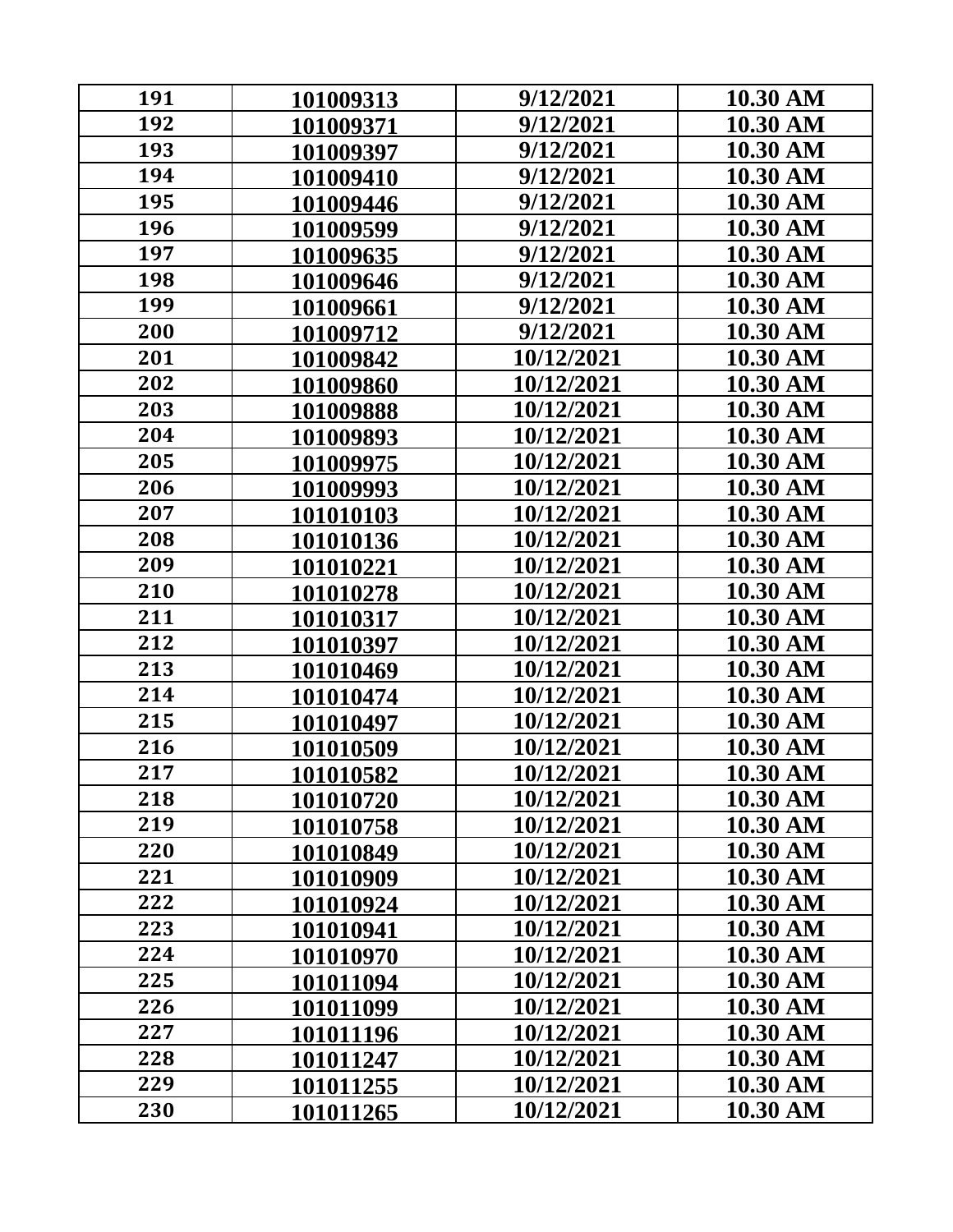| 231 | 101011328 | 10/12/2021 | 10.30 AM |
|-----|-----------|------------|----------|
| 232 | 101011330 | 10/12/2021 | 10.30 AM |
| 233 | 101011340 | 10/12/2021 | 10.30 AM |
| 234 | 101011414 | 10/12/2021 | 10.30 AM |
| 235 | 101011425 | 10/12/2021 | 10.30 AM |
| 236 | 101011516 | 10/12/2021 | 10.30 AM |
| 237 | 101011578 | 10/12/2021 | 10.30 AM |
| 238 | 101011736 | 10/12/2021 | 10.30 AM |
| 239 | 101011746 | 10/12/2021 | 10.30 AM |
| 240 | 101011804 | 10/12/2021 | 10.30 AM |
| 241 | 101011842 | 10/12/2021 | 10.30 AM |
| 242 | 101011871 | 10/12/2021 | 10.30 AM |
| 243 | 101012049 | 10/12/2021 | 10.30 AM |
| 244 | 101012092 | 10/12/2021 | 10.30 AM |
| 245 | 101012112 | 10/12/2021 | 10.30 AM |
| 246 | 101012116 | 10/12/2021 | 10.30 AM |
| 247 | 101012230 | 10/12/2021 | 10.30 AM |
| 248 | 101012317 | 10/12/2021 | 10.30 AM |
| 249 | 101012322 | 10/12/2021 | 10.30 AM |
| 250 | 101012325 | 10/12/2021 | 10.30 AM |
| 251 | 101012513 | 10/12/2021 | 10.30 AM |
| 252 | 101012777 | 10/12/2021 | 10.30 AM |
| 253 | 101012792 | 10/12/2021 | 10.30 AM |
| 254 | 101012933 | 10/12/2021 | 10.30 AM |
| 255 | 101013006 | 10/12/2021 | 10.30 AM |
| 256 | 101013048 | 10/12/2021 | 10.30 AM |
| 257 | 101013108 | 10/12/2021 | 10.30 AM |
| 258 | 101013190 | 10/12/2021 | 10.30 AM |
| 259 | 101013203 | 10/12/2021 | 10.30 AM |
| 260 | 101013221 | 10/12/2021 | 10.30 AM |
| 261 | 101013274 | 10/12/2021 | 10.30 AM |
| 262 | 101013280 | 10/12/2021 | 10.30 AM |
| 263 | 101013285 | 10/12/2021 | 10.30 AM |
| 264 | 101013327 | 10/12/2021 | 10.30 AM |
| 265 | 101013372 | 10/12/2021 | 10.30 AM |
| 266 | 101013376 | 10/12/2021 | 10.30 AM |
| 267 | 101013407 | 10/12/2021 | 10.30 AM |
| 268 | 101013473 | 10/12/2021 | 10.30 AM |
| 269 | 101013654 | 10/12/2021 | 10.30 AM |
| 270 | 101013672 | 10/12/2021 | 10.30 AM |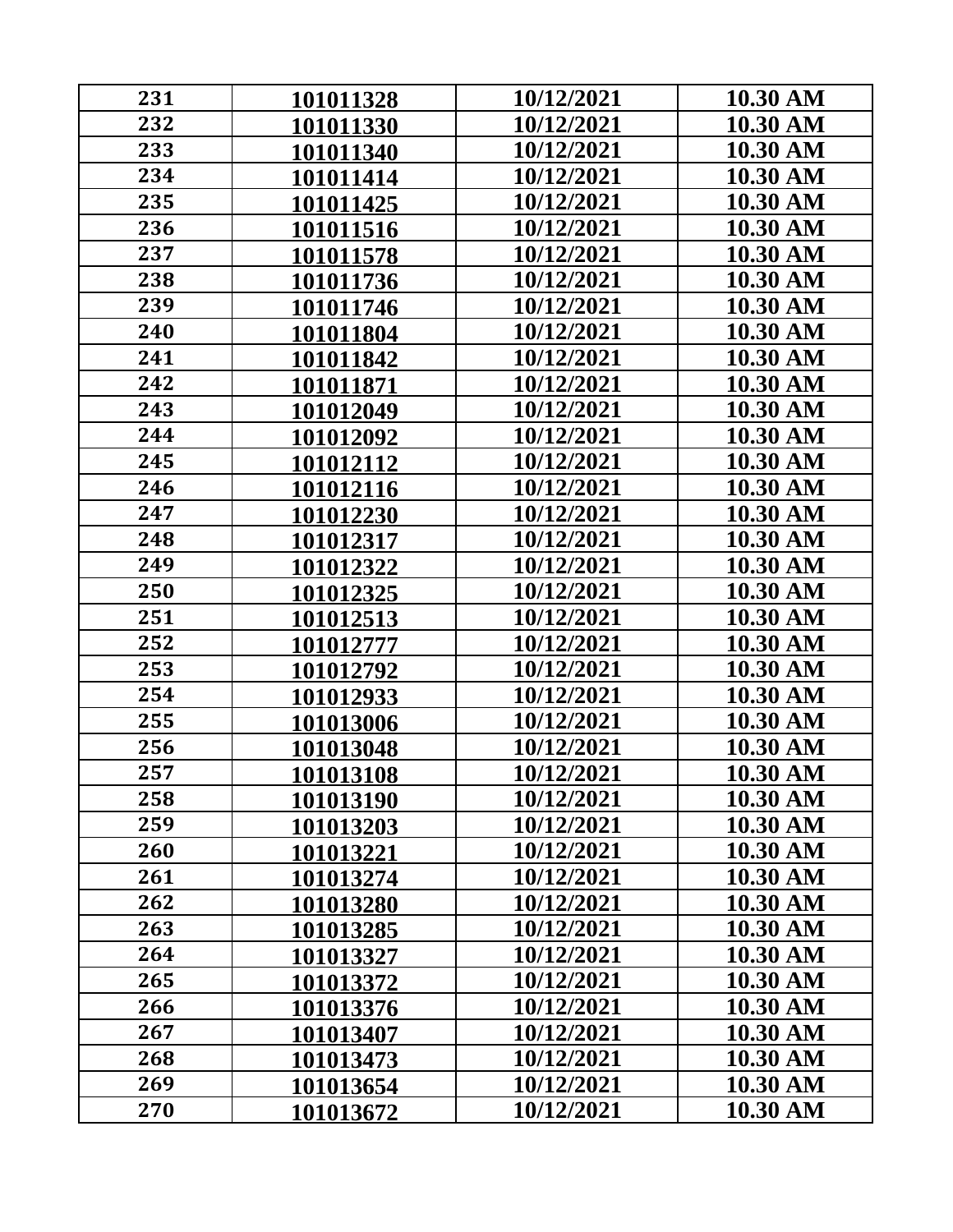| 271 | 101013674 | 10/12/2021 | 10.30 AM |
|-----|-----------|------------|----------|
| 272 | 101013718 | 10/12/2021 | 10.30 AM |
| 273 | 101013842 | 10/12/2021 | 10.30 AM |
| 274 | 101013843 | 10/12/2021 | 10.30 AM |
| 275 | 101013859 | 10/12/2021 | 10.30 AM |
| 276 | 101013886 | 10/12/2021 | 10.30 AM |
| 277 | 101013945 | 10/12/2021 | 10.30 AM |
| 278 | 101013971 | 10/12/2021 | 10.30 AM |
| 279 | 101013983 | 10/12/2021 | 10.30 AM |
| 280 | 101014064 | 10/12/2021 | 10.30 AM |
| 281 | 101014072 | 10/12/2021 | 10.30 AM |
| 282 | 101014151 | 10/12/2021 | 10.30 AM |
| 283 | 101014159 | 10/12/2021 | 10.30 AM |
| 284 | 101014182 | 10/12/2021 | 10.30 AM |
| 285 | 101014226 | 10/12/2021 | 10.30 AM |
| 286 | 101014230 | 10/12/2021 | 10.30 AM |
| 287 | 101014284 | 10/12/2021 | 10.30 AM |
| 288 | 101014301 | 10/12/2021 | 10.30 AM |
| 289 | 101014364 | 10/12/2021 | 10.30 AM |
| 290 | 101014365 | 10/12/2021 | 10.30 AM |
| 291 | 101014388 | 10/12/2021 | 10.30 AM |
| 292 | 101014565 | 10/12/2021 | 10.30 AM |
| 293 | 101014600 | 10/12/2021 | 10.30 AM |
| 294 | 101014703 | 10/12/2021 | 10.30 AM |
| 295 | 101014710 | 10/12/2021 | 10.30 AM |
| 296 | 101014761 | 10/12/2021 | 10.30 AM |
| 297 | 101014866 | 10/12/2021 | 10.30 AM |
| 298 | 101014881 | 10/12/2021 | 10.30 AM |
| 299 | 101014932 | 10/12/2021 | 10.30 AM |
| 300 | 101015071 | 10/12/2021 | 10.30 AM |
| 301 | 101015106 | 11/12/2021 | 10.30 AM |
| 302 | 101015171 | 11/12/2021 | 10.30 AM |
| 303 | 101015174 | 11/12/2021 | 10.30 AM |
| 304 | 101015205 | 11/12/2021 | 10.30 AM |
| 305 | 101015239 | 11/12/2021 | 10.30 AM |
| 306 | 101015348 | 11/12/2021 | 10.30 AM |
| 307 | 101015366 | 11/12/2021 | 10.30 AM |
| 308 | 101015484 | 11/12/2021 | 10.30 AM |
| 309 | 101015575 | 11/12/2021 | 10.30 AM |
| 310 | 101015632 | 11/12/2021 | 10.30 AM |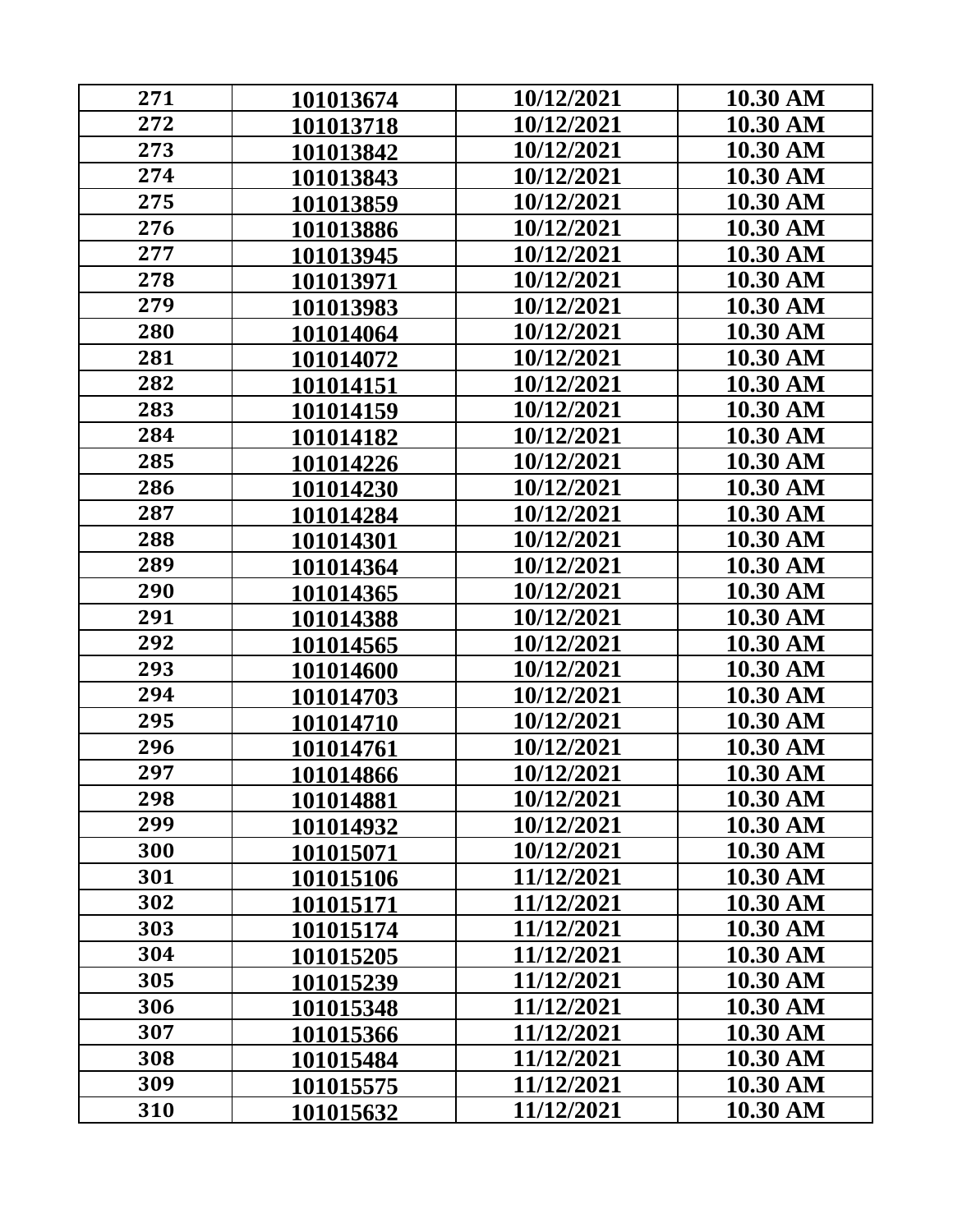| 311 | 101015726 | 11/12/2021 | 10.30 AM |
|-----|-----------|------------|----------|
| 312 | 101015786 | 11/12/2021 | 10.30 AM |
| 313 | 101015801 | 11/12/2021 | 10.30 AM |
| 314 | 101015830 | 11/12/2021 | 10.30 AM |
| 315 | 101015851 | 11/12/2021 | 10.30 AM |
| 316 | 101015877 | 11/12/2021 | 10.30 AM |
| 317 | 101015892 | 11/12/2021 | 10.30 AM |
| 318 | 101015924 | 11/12/2021 | 10.30 AM |
| 319 | 101016070 | 11/12/2021 | 10.30 AM |
| 320 | 101016132 | 11/12/2021 | 10.30 AM |
| 321 | 101016201 | 11/12/2021 | 10.30 AM |
| 322 | 101016291 | 11/12/2021 | 10.30 AM |
| 323 | 101016402 | 11/12/2021 | 10.30 AM |
| 324 | 101016612 | 11/12/2021 | 10.30 AM |
| 325 | 101016672 | 11/12/2021 | 10.30 AM |
| 326 | 101016683 | 11/12/2021 | 10.30 AM |
| 327 | 101016695 | 11/12/2021 | 10.30 AM |
| 328 | 101016747 | 11/12/2021 | 10.30 AM |
| 329 | 101016769 | 11/12/2021 | 10.30 AM |
| 330 | 101016826 | 11/12/2021 | 10.30 AM |
| 331 | 101016954 | 11/12/2021 | 10.30 AM |
| 332 | 101016977 | 11/12/2021 | 10.30 AM |
| 333 | 101017073 | 11/12/2021 | 10.30 AM |
| 334 | 101017150 | 11/12/2021 | 10.30 AM |
| 335 | 101017174 | 11/12/2021 | 10.30 AM |
| 336 | 101017255 | 11/12/2021 | 10.30 AM |
| 337 | 101017269 | 11/12/2021 | 10.30 AM |
| 338 | 101017293 | 11/12/2021 | 10.30 AM |
| 339 | 101017369 | 11/12/2021 | 10.30 AM |
| 340 | 101017471 | 11/12/2021 | 10.30 AM |
| 341 | 101017501 | 11/12/2021 | 10.30 AM |
| 342 | 101017621 | 11/12/2021 | 10.30 AM |
| 343 | 101017693 | 11/12/2021 | 10.30 AM |
| 344 | 101017694 | 11/12/2021 | 10.30 AM |
| 345 | 101017725 | 11/12/2021 | 10.30 AM |
| 346 | 101017735 | 11/12/2021 | 10.30 AM |
| 347 | 101017766 | 11/12/2021 | 10.30 AM |
| 348 | 101017782 | 11/12/2021 | 10.30 AM |
| 349 | 101017807 | 11/12/2021 | 10.30 AM |
| 350 | 101017898 | 11/12/2021 | 10.30 AM |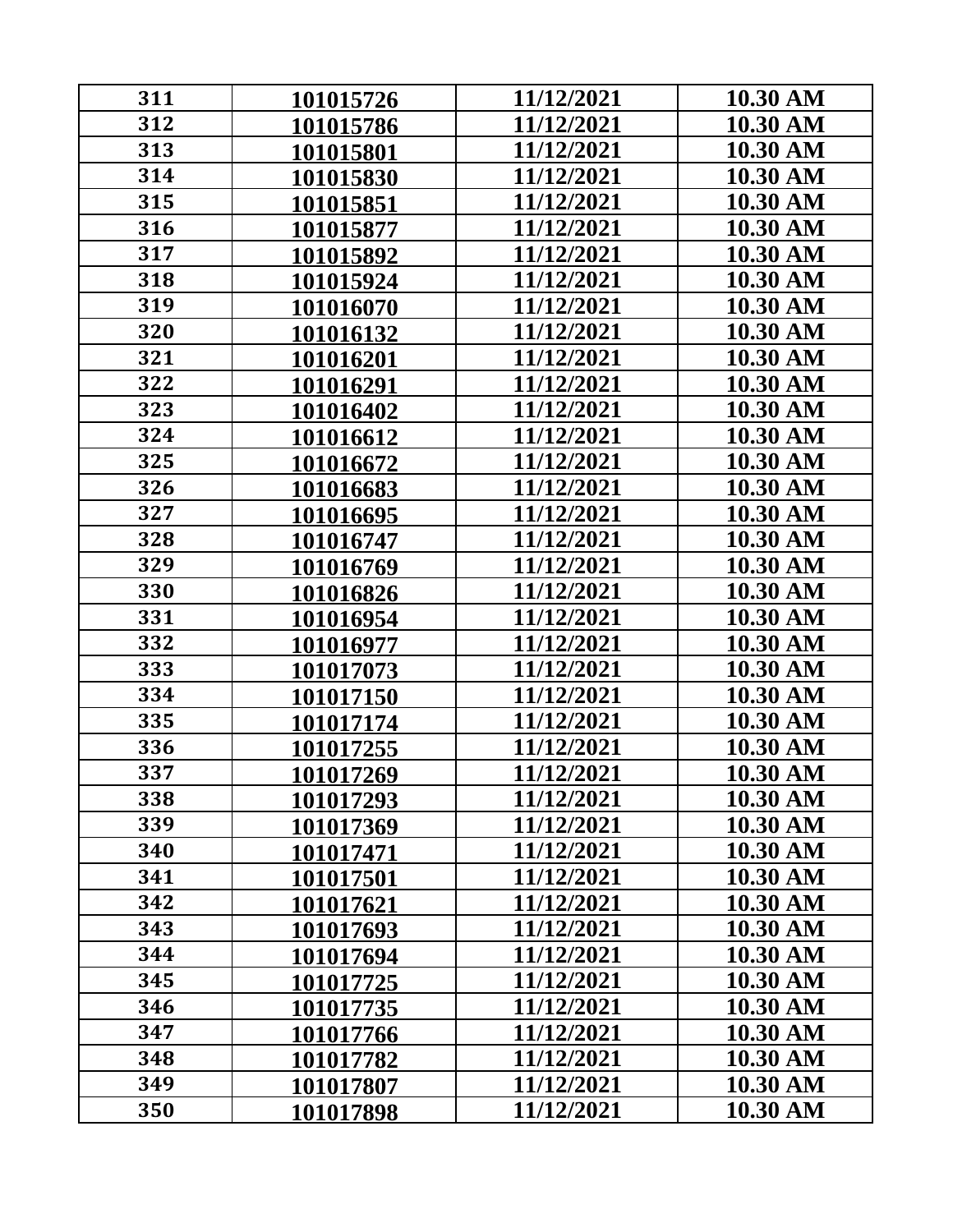| 351 |           | 11/12/2021 | 10.30 AM |
|-----|-----------|------------|----------|
| 352 | 101018000 | 11/12/2021 | 10.30 AM |
| 353 | 101018060 | 11/12/2021 | 10.30 AM |
|     | 101018098 |            |          |
| 354 | 101018138 | 11/12/2021 | 10.30 AM |
| 355 | 101018228 | 11/12/2021 | 10.30 AM |
| 356 | 101018312 | 11/12/2021 | 10.30 AM |
| 357 | 101018343 | 11/12/2021 | 10.30 AM |
| 358 | 101018355 | 11/12/2021 | 10.30 AM |
| 359 | 101018407 | 11/12/2021 | 10.30 AM |
| 360 | 101018448 | 11/12/2021 | 10.30 AM |
| 361 | 101018454 | 11/12/2021 | 10.30 AM |
| 362 | 101018662 | 11/12/2021 | 10.30 AM |
| 363 | 101018740 | 11/12/2021 | 10.30 AM |
| 364 | 101018774 | 11/12/2021 | 10.30 AM |
| 365 | 101018784 | 11/12/2021 | 10.30 AM |
| 366 | 101018795 | 11/12/2021 | 10.30 AM |
| 367 | 101018833 | 11/12/2021 | 10.30 AM |
| 368 | 101018887 | 11/12/2021 | 10.30 AM |
| 369 | 101018913 | 11/12/2021 | 10.30 AM |
| 370 | 101018945 | 11/12/2021 | 10.30 AM |
| 371 | 101018974 | 11/12/2021 | 10.30 AM |
| 372 | 101019070 | 11/12/2021 | 10.30 AM |
| 373 | 101019071 | 11/12/2021 | 10.30 AM |
| 374 | 101019072 | 11/12/2021 | 10.30 AM |
| 375 | 101019109 | 11/12/2021 | 10.30 AM |
| 376 | 101019135 | 11/12/2021 | 10.30 AM |
| 377 | 101019147 | 11/12/2021 | 10.30 AM |
| 378 |           | 11/12/2021 | 10.30 AM |
| 379 | 101019245 | 11/12/2021 | 10.30 AM |
| 380 | 101019373 |            |          |
|     | 101019501 | 11/12/2021 | 10.30 AM |
| 381 | 101019509 | 11/12/2021 | 10.30 AM |
| 382 | 101019522 | 11/12/2021 | 10.30 AM |
| 383 | 101019619 | 11/12/2021 | 10.30 AM |
| 384 | 101019715 | 11/12/2021 | 10.30 AM |
| 385 | 101019742 | 11/12/2021 | 10.30 AM |
| 386 | 101019788 | 11/12/2021 | 10.30 AM |
| 387 | 101019803 | 11/12/2021 | 10.30 AM |
| 388 | 101019817 | 11/12/2021 | 10.30 AM |
| 389 | 101019843 | 11/12/2021 | 10.30 AM |
| 390 | 101019855 | 11/12/2021 | 10.30 AM |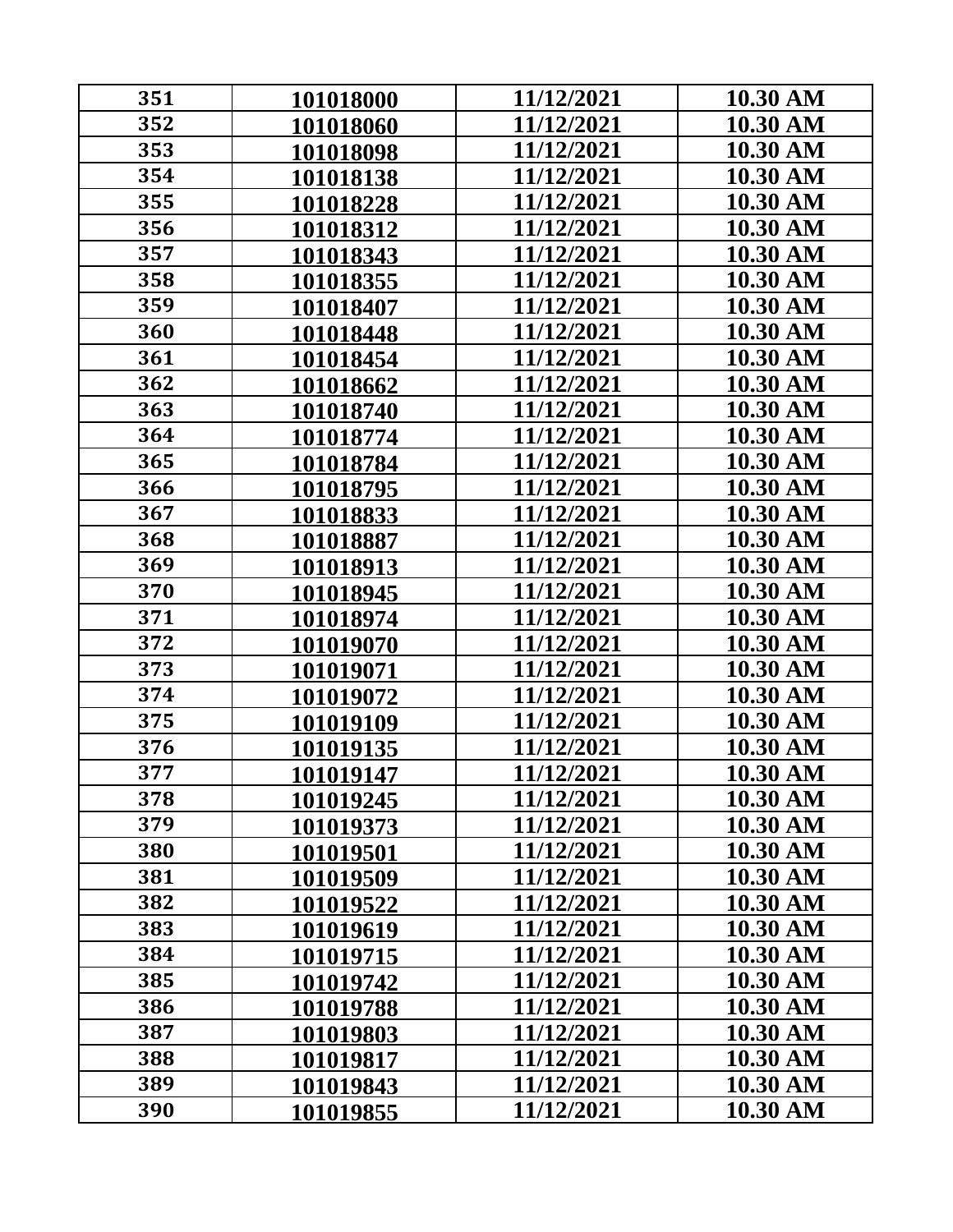| 391 | 101019862 | 11/12/2021        | 10.30 AM        |
|-----|-----------|-------------------|-----------------|
| 392 | 101019970 | 11/12/2021        | 10.30 AM        |
| 393 | 101020003 | 11/12/2021        | 10.30 AM        |
| 394 | 101020009 | 11/12/2021        | 10.30 AM        |
| 395 | 101020025 | 11/12/2021        | 10.30 AM        |
| 396 | 101020044 | 11/12/2021        | 10.30 AM        |
| 397 | 101020153 | 11/12/2021        | 10.30 AM        |
| 398 | 101020209 | 11/12/2021        | 10.30 AM        |
| 399 | 101020318 | 11/12/2021        | 10.30 AM        |
| 400 | 101020350 | 11/12/2021        | 10.30 AM        |
| 401 | 101020391 | 13/12/2021        | 10.30 AM        |
| 402 | 101020564 | 13/12/2021        | 10.30 AM        |
| 403 | 101020598 | 13/12/2021        | 10.30 AM        |
| 404 | 101020652 | 13/12/2021        | 10.30 AM        |
| 405 | 101020655 | 13/12/2021        | 10.30 AM        |
| 406 | 101020688 | 13/12/2021        | 10.30 AM        |
| 407 | 101020703 | 13/12/2021        | 10.30 AM        |
| 408 | 101020715 | 13/12/2021        | 10.30 AM        |
| 409 | 101020770 | 13/12/2021        | 10.30 AM        |
| 410 | 101020779 | 13/12/2021        | 10.30 AM        |
| 411 | 101020855 | 13/12/2021        | 10.30 AM        |
| 412 | 101020969 | 13/12/2021        | 10.30 AM        |
| 413 | 101020976 | 13/12/2021        | 10.30 AM        |
| 414 | 101021025 | <u>13/12/2021</u> | <u>10.30 AM</u> |
| 415 | 101021040 | 13/12/2021        | 10.30 AM        |
| 416 | 101021049 | 13/12/2021        | 10.30 AM        |
| 417 | 101021098 | 13/12/2021        | 10.30 AM        |
| 418 | 101021157 | 13/12/2021        | 10.30 AM        |
| 419 | 101021187 | 13/12/2021        | 10.30 AM        |
| 420 | 101021229 | 13/12/2021        | 10.30 AM        |
| 421 | 101021248 | 13/12/2021        | 10.30 AM        |
| 422 | 101021288 | 13/12/2021        | 10.30 AM        |
| 423 | 101021339 | 13/12/2021        | 10.30 AM        |
| 424 | 101021375 | 13/12/2021        | 10.30 AM        |
| 425 | 101021451 | 13/12/2021        | 10.30 AM        |
| 426 | 101021490 | 13/12/2021        | 10.30 AM        |
| 427 | 101021506 | 13/12/2021        | 10.30 AM        |
| 428 | 101021515 | 13/12/2021        | 10.30 AM        |
| 429 | 101021529 | 13/12/2021        | 10.30 AM        |
|     |           |                   |                 |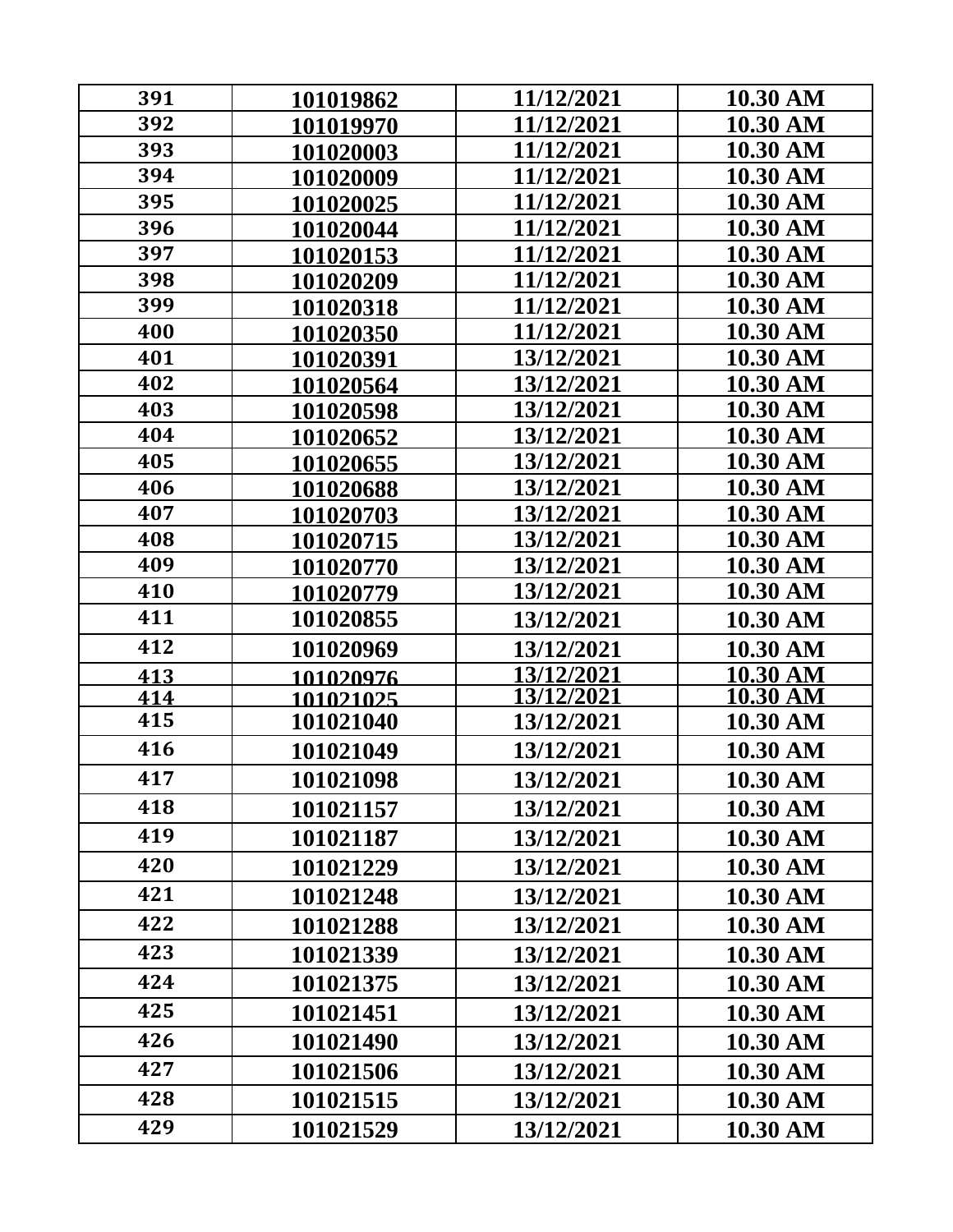| 430 | 101021705 | 13/12/2021 | 10.30 AM        |
|-----|-----------|------------|-----------------|
| 431 | 101021742 | 13/12/2021 | 10.30 AM        |
| 432 | 101021796 | 13/12/2021 | 10.30 AM        |
| 433 | 101021830 | 13/12/2021 | 10.30 AM        |
| 434 | 101021897 | 13/12/2021 | 10.30 AM        |
| 435 | 101021899 | 13/12/2021 | 10.30 AM        |
| 436 | 101022072 | 13/12/2021 | 10.30 AM        |
| 437 | 101022117 | 13/12/2021 | 10.30 AM        |
| 438 | 101022121 | 13/12/2021 | 10.30 AM        |
| 439 | 101022124 | 13/12/2021 | 10.30 AM        |
| 440 | 101022208 | 13/12/2021 | 10.30 AM        |
| 441 | 101022242 | 13/12/2021 | 10.30 AM        |
| 442 | 101022295 | 13/12/2021 | 10.30 AM        |
| 443 | 101022304 | 13/12/2021 | 10.30 AM        |
| 444 | 101022319 | 13/12/2021 | 10.30 AM        |
| 445 | 101022370 | 13/12/2021 | 10.30 AM        |
| 446 | 101022588 | 13/12/2021 | 10.30 AM        |
| 447 | 101022597 | 13/12/2021 | 10.30 AM        |
| 448 | 101022605 | 13/12/2021 | 10.30 AM        |
| 449 | 101022696 | 13/12/2021 | 10.30 AM        |
| 450 | 101022808 | 13/12/2021 | 10.30 AM        |
| 451 | 101022898 | 13/12/2021 | 10.30 AM        |
| 452 | 101022991 | 13/12/2021 | 10.30 AM        |
| 453 | 101023083 | 13/12/2021 | 10.30 AM        |
| 454 | 101023182 | 13/12/2021 | 10.30 AM        |
| 455 | 101023224 | 13/12/2021 | 10.30 AM        |
| 456 | 101023255 | 13/12/2021 | 10.30 AM        |
| 457 | 101023310 | 13/12/2021 | 10.30 AM        |
| 458 | 101023337 | 13/12/2021 | 10.30 AM        |
| 459 | 101023342 | 13/12/2021 | 10.30 AM        |
| 460 | 101023440 | 13/12/2021 | <b>10.30 AM</b> |
| 461 | 101023474 | 13/12/2021 | 10.30 AM        |
| 462 | 101023523 | 13/12/2021 | 10.30 AM        |
| 463 | 101023532 | 13/12/2021 | 10.30 AM        |
| 464 | 101023533 | 13/12/2021 | 10.30 AM        |
| 465 | 101023685 | 13/12/2021 | 10.30 AM        |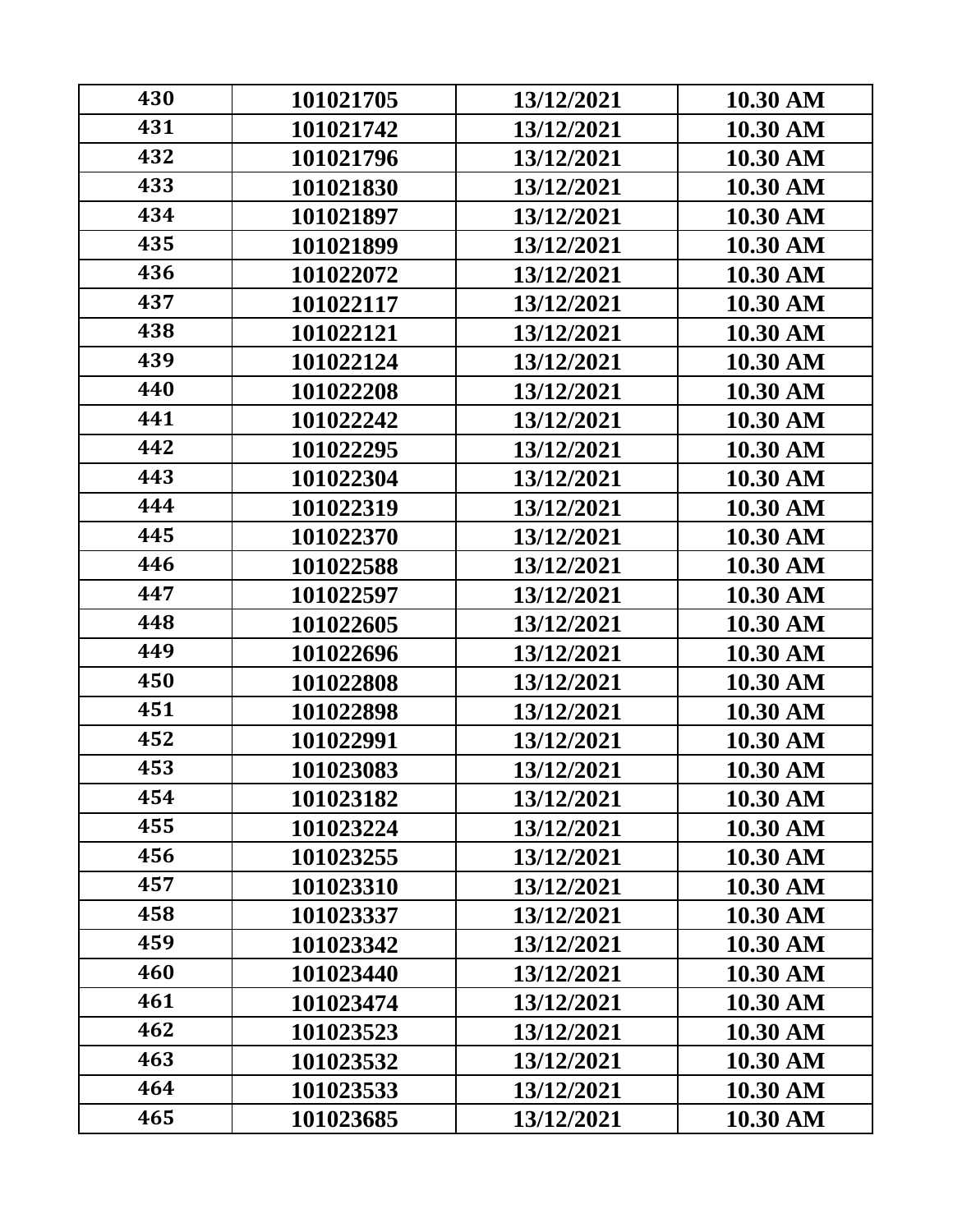| 466 | 101023707 | 13/12/2021 | 10.30 AM |
|-----|-----------|------------|----------|
| 467 | 101023755 | 13/12/2021 | 10.30 AM |
| 468 | 101023760 | 13/12/2021 | 10.30 AM |
| 469 | 101023874 | 13/12/2021 | 10.30 AM |
| 470 | 101023913 | 13/12/2021 | 10.30 AM |
| 471 | 101023973 | 13/12/2021 | 10.30 AM |
| 472 | 101024038 | 13/12/2021 | 10.30 AM |
| 473 | 101024130 | 13/12/2021 | 10.30 AM |
| 474 | 101024160 | 13/12/2021 | 10.30 AM |
| 475 | 101024209 | 13/12/2021 | 10.30 AM |
| 476 | 101024278 | 13/12/2021 | 10.30 AM |
| 477 | 101024397 | 13/12/2021 | 10.30 AM |
| 478 | 101024409 | 13/12/2021 | 10.30 AM |
| 479 | 101024467 | 13/12/2021 | 10.30 AM |
| 480 | 101024516 | 13/12/2021 | 10.30 AM |
| 481 | 101024517 | 13/12/2021 | 10.30 AM |
| 482 | 101024572 | 13/12/2021 | 10.30 AM |
| 483 | 101024658 | 13/12/2021 | 10.30 AM |
| 484 | 101024667 | 13/12/2021 | 10.30 AM |
| 485 | 101024669 | 13/12/2021 | 10.30 AM |
| 486 | 101024737 | 13/12/2021 | 10.30 AM |
| 487 | 101024740 | 13/12/2021 | 10.30 AM |
| 488 | 101024754 | 13/12/2021 | 10.30 AM |
| 489 | 101024762 | 13/12/2021 | 10.30 AM |
| 490 | 101024810 | 13/12/2021 | 10.30 AM |
| 491 | 101024818 | 13/12/2021 | 10.30 AM |
| 492 | 101024819 | 13/12/2021 | 10.30 AM |
| 493 | 101024843 | 13/12/2021 | 10.30 AM |
| 494 | 101024868 | 13/12/2021 | 10.30 AM |
| 495 | 101024947 | 13/12/2021 | 10.30 AM |
| 496 | 101024963 | 13/12/2021 | 10.30 AM |
| 497 | 101024967 | 13/12/2021 | 10.30 AM |
| 498 | 101025035 | 13/12/2021 | 10.30 AM |
| 499 | 101025084 | 13/12/2021 | 10.30 AM |
| 500 | 101025142 | 13/12/2021 | 10.30 AM |
| 501 | 101025154 | 14/12/2021 | 10.30 AM |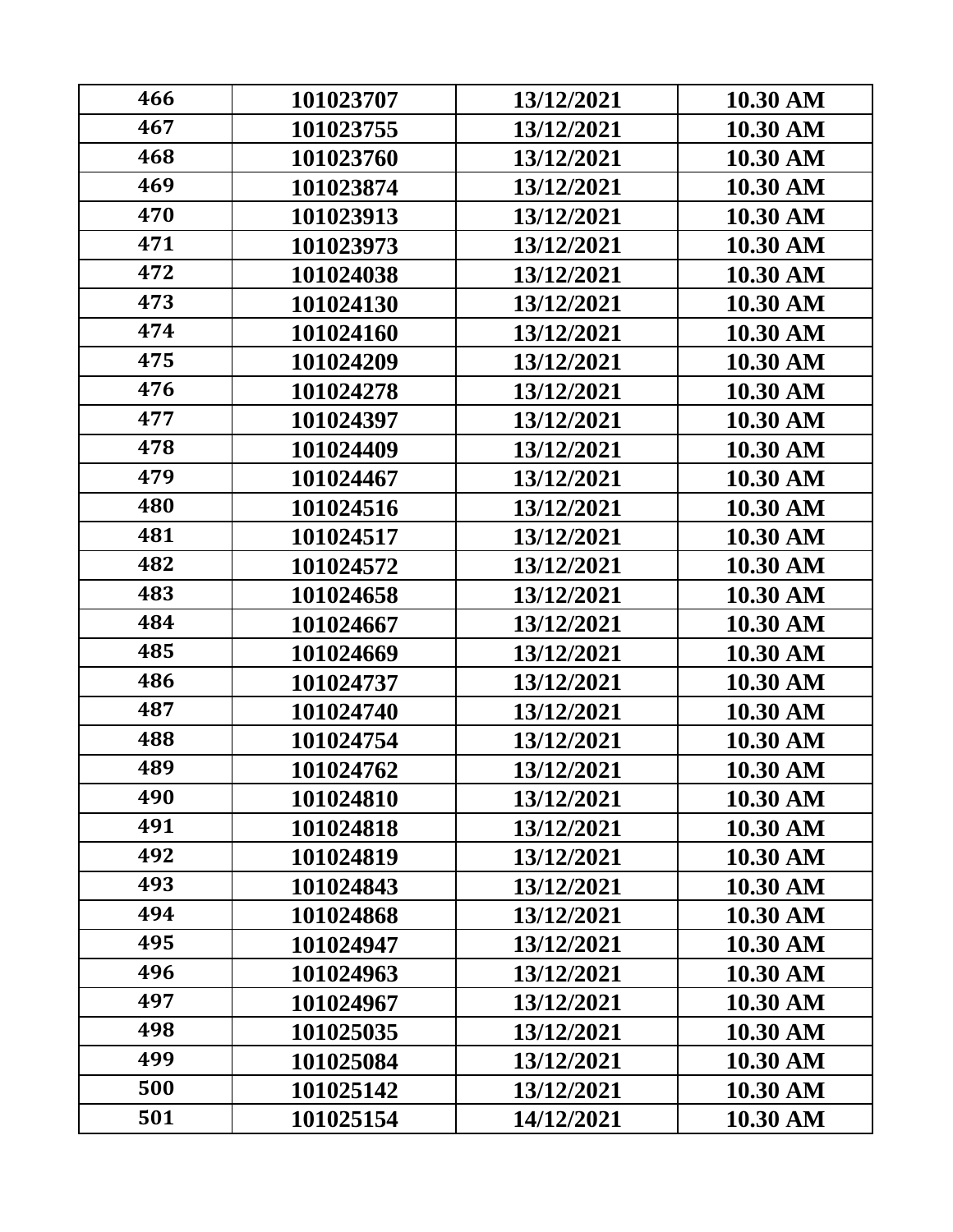| 502 | 101025172 | 14/12/2021 | 10.30 AM |
|-----|-----------|------------|----------|
| 503 | 101025204 | 14/12/2021 | 10.30 AM |
| 504 | 101025217 | 14/12/2021 | 10.30 AM |
| 505 | 101025291 | 14/12/2021 | 10.30 AM |
| 506 | 101025294 | 14/12/2021 | 10.30 AM |
| 507 | 101025320 | 14/12/2021 | 10.30 AM |
| 508 | 101025390 | 14/12/2021 | 10.30 AM |
| 509 | 101025421 | 14/12/2021 | 10.30 AM |
| 510 | 101025499 | 14/12/2021 | 10.30 AM |
| 511 | 101025516 | 14/12/2021 | 10.30 AM |
| 512 | 101025548 | 14/12/2021 | 10.30 AM |
| 513 | 101025598 | 14/12/2021 | 10.30 AM |
| 514 | 101025706 | 14/12/2021 | 10.30 AM |
| 515 | 101025871 | 14/12/2021 | 10.30 AM |
| 516 | 101025926 | 14/12/2021 | 10.30 AM |
| 517 | 101025981 | 14/12/2021 | 10.30 AM |
| 518 | 101025999 | 14/12/2021 | 10.30 AM |
| 519 | 101026038 | 14/12/2021 | 10.30 AM |
| 520 | 101026056 | 14/12/2021 | 10.30 AM |
| 521 | 101026057 | 14/12/2021 | 10.30 AM |
| 522 | 101026131 | 14/12/2021 | 10.30 AM |
| 523 | 101026282 | 14/12/2021 | 10.30 AM |
| 524 | 101026329 | 14/12/2021 | 10.30 AM |
| 525 | 101026339 | 14/12/2021 | 10.30 AM |
| 526 | 101026437 | 14/12/2021 | 10.30 AM |
| 527 | 101026457 | 14/12/2021 | 10.30 AM |
| 528 | 101026522 | 14/12/2021 | 10.30 AM |
| 529 | 101026534 | 14/12/2021 | 10.30 AM |
| 530 | 101026569 | 14/12/2021 | 10.30 AM |
| 531 | 101026585 | 14/12/2021 | 10.30 AM |
| 532 | 101026642 | 14/12/2021 | 10.30 AM |
| 533 | 101026661 | 14/12/2021 | 10.30 AM |
| 534 | 101026838 | 14/12/2021 | 10.30 AM |
| 535 | 101026907 | 14/12/2021 | 10.30 AM |
| 536 | 101026946 | 14/12/2021 | 10.30 AM |
| 537 | 101027203 | 14/12/2021 | 10.30 AM |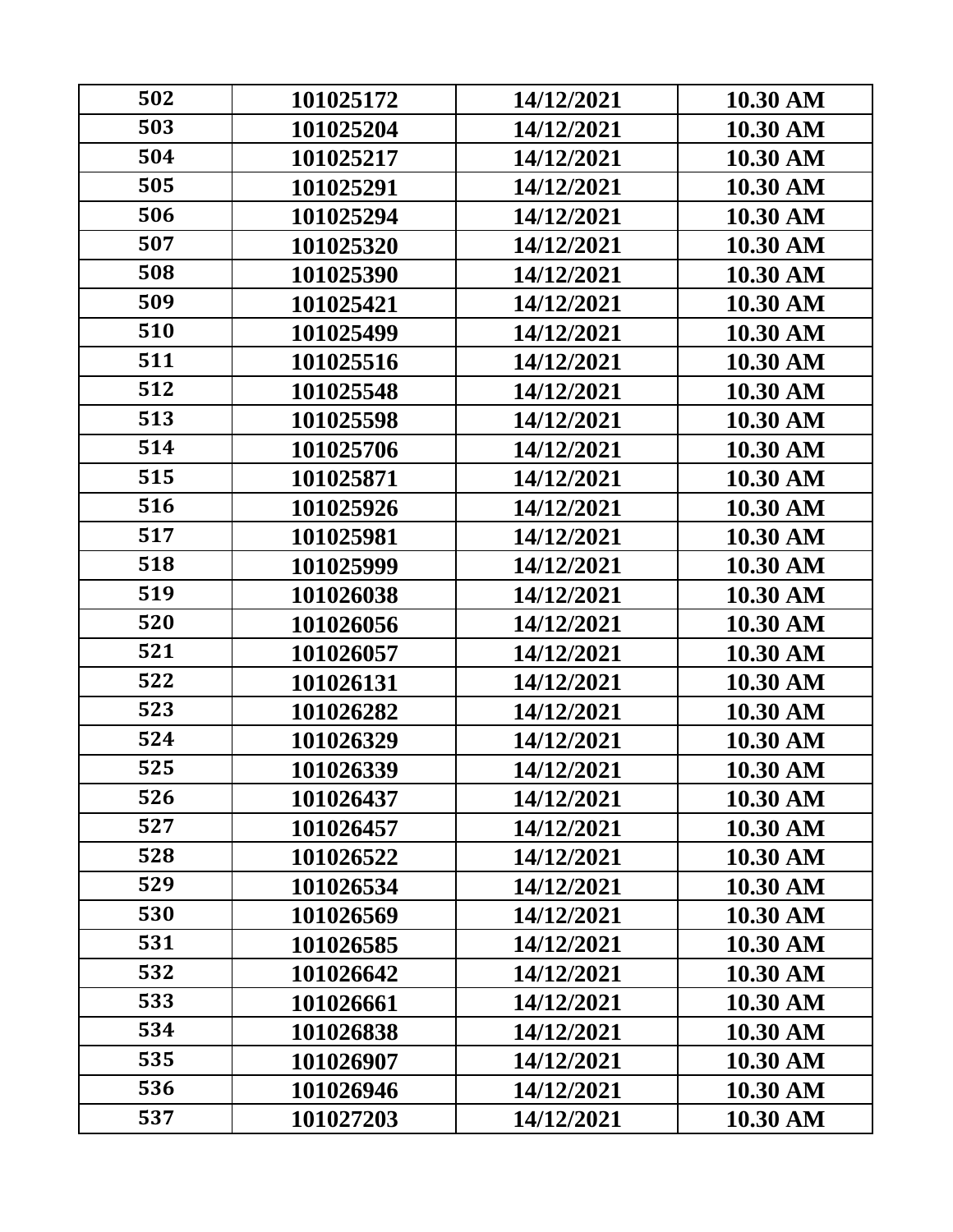| 538 | 101027249 | 14/12/2021 | 10.30 AM |
|-----|-----------|------------|----------|
| 539 | 101027264 | 14/12/2021 | 10.30 AM |
| 540 | 101027265 | 14/12/2021 | 10.30 AM |
| 541 | 101027273 | 14/12/2021 | 10.30 AM |
| 542 | 101027303 | 14/12/2021 | 10.30 AM |
| 543 | 101027337 | 14/12/2021 | 10.30 AM |
| 544 | 101027386 | 14/12/2021 | 10.30 AM |
| 545 | 101027408 | 14/12/2021 | 10.30 AM |
| 546 | 101027536 | 14/12/2021 | 10.30 AM |
| 547 | 101027544 | 14/12/2021 | 10.30 AM |
| 548 | 101027573 | 14/12/2021 | 10.30 AM |
| 549 | 101027622 | 14/12/2021 | 10.30 AM |
| 550 | 101027628 | 14/12/2021 | 10.30 AM |
| 551 | 101027642 | 14/12/2021 | 10.30 AM |
| 552 | 101027653 | 14/12/2021 | 10.30 AM |
| 553 | 101027737 | 14/12/2021 | 10.30 AM |
| 554 | 101027871 | 14/12/2021 | 10.30 AM |
| 555 | 101027897 | 14/12/2021 | 10.30 AM |
| 556 | 101027971 | 14/12/2021 | 10.30 AM |
| 557 | 101028068 | 14/12/2021 | 10.30 AM |
| 558 | 101028082 | 14/12/2021 | 10.30 AM |
| 559 | 101028084 | 14/12/2021 | 10.30 AM |
| 560 | 101028086 | 14/12/2021 | 10.30 AM |
| 561 | 101028147 | 14/12/2021 | 10.30 AM |
| 562 | 101028168 | 14/12/2021 | 10.30 AM |
| 563 | 101028209 | 14/12/2021 | 10.30 AM |
| 564 | 101028238 | 14/12/2021 | 10.30 AM |
| 565 | 101028279 | 14/12/2021 | 10.30 AM |
| 566 | 101028337 | 14/12/2021 | 10.30 AM |
| 567 | 101028346 | 14/12/2021 | 10.30 AM |
| 568 | 101028375 | 14/12/2021 | 10.30 AM |
| 569 | 101028417 | 14/12/2021 | 10.30 AM |
| 570 | 101028478 | 14/12/2021 | 10.30 AM |
| 571 | 101028496 | 14/12/2021 | 10.30 AM |
| 572 | 101028528 | 14/12/2021 | 10.30 AM |

 $\overline{Q}$